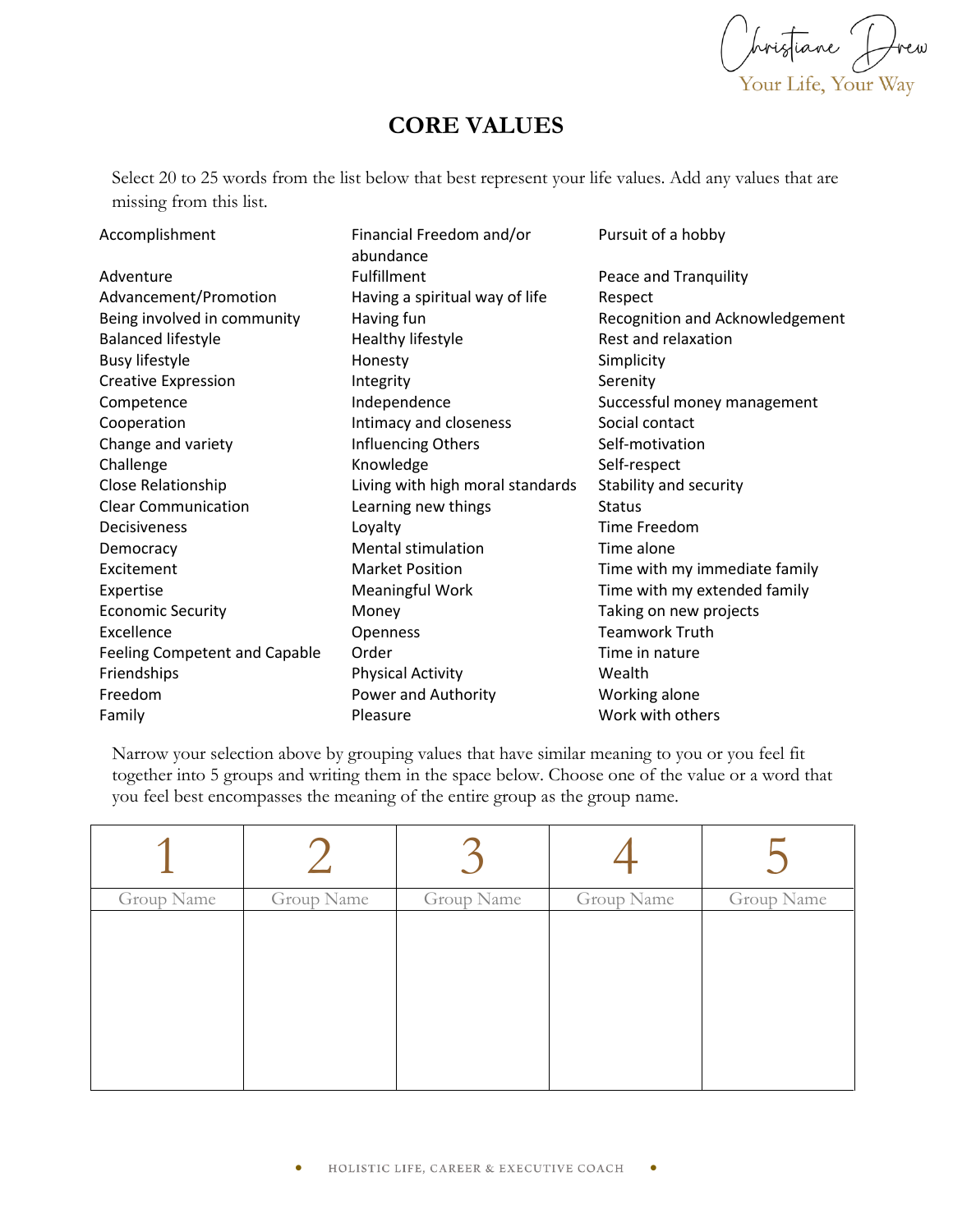Obristiane Drew Your Life, Your Way

## **Core Value Ranking:**

First, transfer your 5 core value groups into the image below. Starting with circle 1, ask each other circle if they are more or less important than circle 1. (Which of these two things are more important to you? Is one of them necessary in order for the other one to exist?). Draw an arrow from one circle to another, with the head of the arrowing pointing towards the value that is **most** important to you. Continue by comparing the value in circle 1 to the values in circles 3 through 5. Working clockwise, move to comparing the values in circle 2, 3, 4 and 5, drawing the arrows accordingly. When completed, count the number of arrows pointing to each circle. The one with the most arrows pointing to it is your top value. Figure out how your values are ranked.



Write your top 5 core values in their ranking order here:

 $1.$ 2. \_\_\_\_\_\_\_\_\_\_\_\_\_\_\_\_\_\_\_\_\_\_\_\_\_\_\_\_\_\_\_\_\_\_\_\_\_\_\_\_\_\_\_\_\_\_  $3.$  $4.$   $\overline{\phantom{a}}$  $5.$